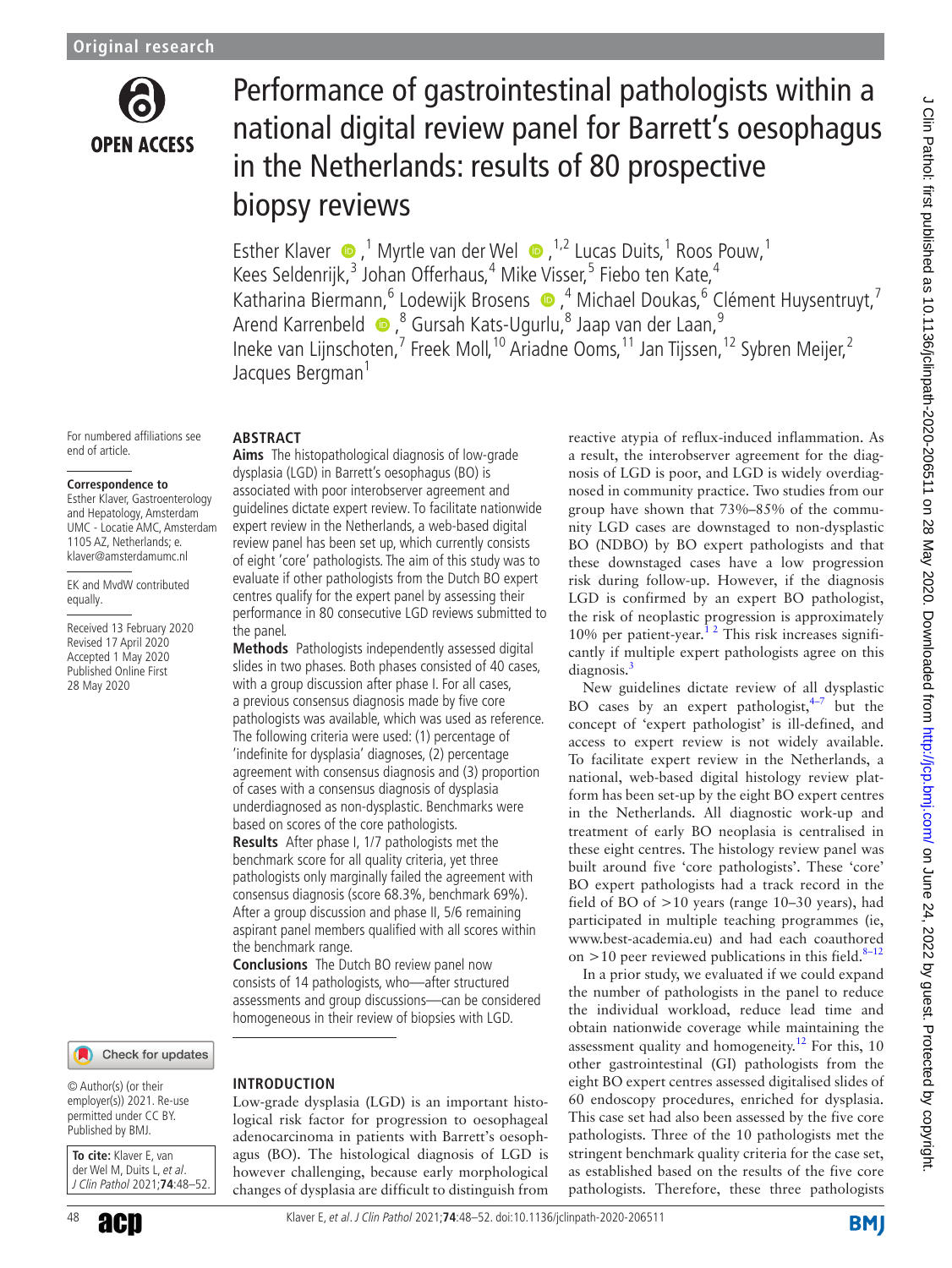<span id="page-1-0"></span>

| Table 1<br>Patient and endoscopy characteristics |                           |                            |  |  |
|--------------------------------------------------|---------------------------|----------------------------|--|--|
|                                                  | Cases phase I<br>$(n=41)$ | Cases phase II<br>$(n=39)$ |  |  |
| Age at endoscopy in years (median, IQR)          | $67(61 - 72)$             | 66 (59-70)                 |  |  |
| Sex (male) $(n, %)$                              | 26 (68)                   | 31 (80%)                   |  |  |
| Levels biopsied (median, IQR)                    | $2(1-4)$                  | $2(1-3)$                   |  |  |
| Total biopsies (median, IQR)                     | $8(4-12)$                 | $7(3-11)$                  |  |  |
| Initial community diagnosis, n (%)               |                           |                            |  |  |
| <b>IND</b>                                       | 16 (39)                   | 16(41)                     |  |  |
| LGD                                              | 25(61)                    | 23 (59)                    |  |  |

IND, indefinite for dysplasia; IQR, interquartile range; LGD, low-grade dysplasia.

were considered to be homogeneous in their histological assessment with the five core pathologists and joined the core group of the expert panel. The majority of the other assessors showed only limited deviation from the preset benchmark scores. After this structured assessment, all pathologists participated in faceto-face group meetings where discrepant cases of the assessment rounds were discussed. Although we speculate that these assessments and group discussions will likely have improved their assessments and homogeneity, no formal evaluation has been performed on their performance.

Meanwhile, the national review panel has become operational. This platform is driven by reviews of the eight core pathologists and concentrates on revisions for alleged LGD and indefinite for dysplasia (IND) from centres throughout the Netherlands.

The aim of this study was to evaluate the performance of all pathologists of the eight BO expert centres in the assessment of the first 80 prospective LGD reviews submitted to the Dutch Barrett's Pathology Review panel and to assess if the 'non-core' pathologists were homogeneous in their assessments with the eight core pathologists.

#### **Methods**

#### **Case submission and scanning**

Eighty BO surveillance cases with a diagnosis of IND or LGD during surveillance endoscopy were submitted to the Dutch Barrett's Pathology Review panel ([table](#page-1-0) 1).

Requests for consultation were submitted by gastroenterologists or pathologists via a dedicated website [\(www.barrett.nl](www.barrett.nl)), on which pathology slides were requested by the back office of the review panel. All slides were digitalised, using a scanner with a ×20 microscope objective (Slide, Olympus, Tokyo, Japan). Digitalised slides were checked for focus and acuity by the study coordinator, rescanned if necessary and stored on a secure server. Subsequently pathologists were invited by email to review the slides.

#### **Histological assessment**

All 15 pathologists independently assessed the digital cases through a virtual slide system (Digital Slidebox 4.5, Leica Microsystems, Dublin, Ireland) allowing them to assess the slides similarly to their conventional microscopic diagnostic practice. Cases were scored according to the modified Vienna criteria for GI neoplasms.<sup>[13](#page-4-5)</sup> Diagnostic categories were: NDBO, LGD, highgrade dysplasia (HGD) or more, or IND.

The five initial core expert BO pathologists individually assessed all cases at an earlier stage. Group meetings were organised to discuss all cases in which their individual scores did not show a 4/5 or 5/5 agreement. As such a consensus diagnosis was generated as a reference for all pathologists' individual assessments.

All pathologists assessed the first 41 cases in phase I, after which a group discussion was held to discuss discrepant cases. Cases were considered discrepant if three or more pathologists disagreed with the consensus diagnosis. The group discussion consisted of two sessions with one teleconference and one faceto-face meeting. The cases were shown on screen and discussed plenary. A total of nine cases was discussed. Pathologists had access to their own score and the consensus diagnosis after the group discussion but were unaware about their relative scores. After the group discussion, pathologists individually assessed another 39 cases in the phase II.

#### **Quality criteria**

As described in our previous study, $12$  we used the following outcome parameters to quantify the quality of the individual histological assessment of each pathologist:

- 1. Percentage of diagnosis of IND per pathologist.
- 2. Percentage agreement with the consensus diagnosis per pathologist, using three diagnostic categories (NDBO, IND and LGD+HGD).
- 3. Percentage of cases with a consensus diagnosis of LGD or HGD underdiagnosed as NDBO per pathologist.

For these three quality criteria, we created benchmark scores based on the individual scores of the initial five core pathologists supplemented by the individual scores of the three pathologists who qualified as a core member based on their scores in the aforementioned study in which digitalised slides of 60 surveil-lance endoscopies were assessed.<sup>[12](#page-4-4)</sup>

Benchmark ranges for each of the three criteria were based on a 95% prediction interval (PI) of the individual scores of these eight core pathologists. The 95% PI was calculated as the mean score from the eight pathologists  $\pm 2.365$  times the SD (based on a t-distribution with 7 df, since n=8 pathologists). The upper or lower limit of these ranges, depending on the criterion, were used as benchmark values. Pathologists who met the benchmark score for all three quality criteria during phase I were added to the core, and benchmark scores for phase II were calculated based on the new extended core panel.

Anonymised materials were used in this study, hereby waiving the need for ethical approval by the medical ethical committee of the Amsterdam UMC or obtaining informed consent.

The statistical analyses were performed using the Statistical Package for the Social Sciences (SPSS V.24.0).

#### **Results**

#### **Baseline characteristics of samples in case sets**

Baseline characteristics of patients, endoscopic findings, number of biopsies obtained and original histological diagnoses of phase I and phase II were similar and are shown in [table](#page-1-0) 1.

#### **Performance of pathologists in phase I**

For the percentage of IND cases, six of seven aspirant panel members met the benchmark value of 28% with percentages ranging from 7.3% to 14.6%. Only one pathologist did not meet the required performance score and diagnosed 31.7% of cases as IND ([table](#page-2-0) 2).

For the percentage agreement with the consensus diagnosis, one pathologist met the benchmark lower limit of 69%, while three others just fell outside the range with a score of 68.3%.

The benchmark value for the percentage of consensus LGD and HGD cases underdiagnosed as NDBO was 11%, and six pathologists fell within this value. One pathologist clearly did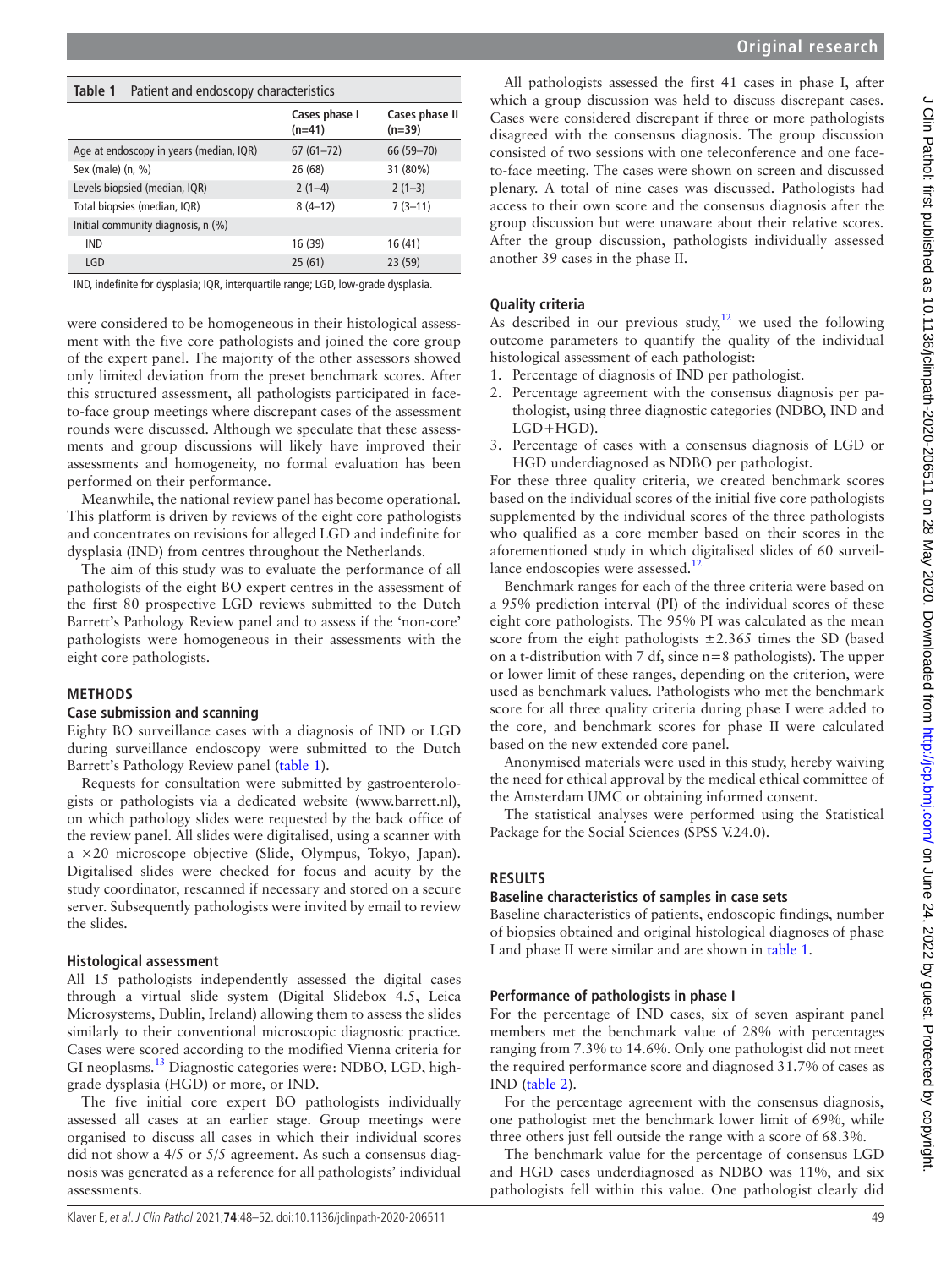<span id="page-2-0"></span>

| Results of all pathologists for phase I (n=41)<br>Table 2 |                                                      |                                                |                                                                                 |  |  |
|-----------------------------------------------------------|------------------------------------------------------|------------------------------------------------|---------------------------------------------------------------------------------|--|--|
| Pathologist                                               | Percentage of<br>cases 'indefinite<br>for dysplasia' | Percentage<br>agreement<br>(three categories)* | <b>Consensus LGD</b><br>and HGD cases<br>underdiagnosed as<br>NDBO (n (%)) n=28 |  |  |
| Core pathologists                                         |                                                      |                                                |                                                                                 |  |  |
| 1                                                         | 24.4                                                 | 82.9                                           | $\overline{0}$                                                                  |  |  |
| 2                                                         | 9.8                                                  | 80.5                                           | 2(7.1)                                                                          |  |  |
| 3                                                         | 22.0                                                 | 80.5                                           | 1(3.6)                                                                          |  |  |
| $\overline{4}$                                            | 7.3                                                  | 87.8                                           | 1(3.6)                                                                          |  |  |
| 5                                                         | 9.8                                                  | 78.0                                           | 3(10.7)                                                                         |  |  |
| New core pathologists                                     |                                                      |                                                |                                                                                 |  |  |
| B                                                         | 12.2                                                 | 78.0                                           | 1(3.6)                                                                          |  |  |
| E                                                         | 12.2                                                 | 75.6                                           | 1(3.6)                                                                          |  |  |
| J                                                         | 17.1                                                 | 73.2                                           | 1(3.6)                                                                          |  |  |
| Aspirant panel members                                    |                                                      |                                                |                                                                                 |  |  |
| A                                                         | 12.2                                                 | 39.0                                           | 16(57.0)                                                                        |  |  |
| C                                                         | 14.6                                                 | 58.5                                           | 1(3.6)                                                                          |  |  |
| D                                                         | 31.7                                                 | 65.9                                           | 2(7.1)                                                                          |  |  |
| F                                                         | 12.2                                                 | 70.7                                           | $\overline{0}$                                                                  |  |  |
| G                                                         | 12.2                                                 | 68.3                                           | 2(7.1)                                                                          |  |  |
| H                                                         | 7.3                                                  | 68.3                                           | 1(3.6)                                                                          |  |  |
|                                                           | 9.8                                                  | 68.3                                           | 1(3.6)                                                                          |  |  |
| Benchmark valuet $\leq 28$                                |                                                      | $\geq 69$                                      | ≤3(11)                                                                          |  |  |

dary grey, score does not fall within benchmark values

light grey, score falls within benchmark values

\*NDBO/IND/LGD+HGD.

†Based on eight core pathologists.

HGD, high-grade dysplasia; IND, indefinite for dysplasia; LGD, low-grade dysplasia; NDBO, non-dysplastic Barrett's oesophagus.

not qualify for this criterion, underdiagnosing 16 of the 28 (57%) dysplasia cases as NDBO.

If all three quality criteria were taken into account, one pathologist met all benchmark scores and thus qualified as a core panel member. This pathologist was added to the core and incorporated in the benchmark ranges calculated for phase II. Four pathologists qualified for two criteria but showed a small deviation from the benchmark score for the percentage agreement with the consensus diagnosis. Two pathologists did not meet the required benchmark scores for two of the three quality criteria.

#### **Performance of pathologists in phase II**

After the group discussion to discuss discrepant cases assessed in phase I and, subsequently, completing assessment of the next 39 cases, all pathologists fell within the benchmark score of ≤38% for the percentage of IND cases in phase II; scores ranged from 2.6% to 15.4% ([table](#page-2-1) 3).

All six remaining aspirant members fell within the benchmark range for percentage agreement with the consensus diagnosis.

Five of the six pathologists met the benchmark value for percentage of cases with a consensus diagnosis of LGD or HGD underdiagnosed as NDBO [\(table](#page-2-1) 3). They had zero  $(n=2)$ , one  $(n=2)$  or two  $(n=1)$  underdiagnosed cases (median percentage 4.3% vs 4.3% for core pathologists).

One pathologist persisted in underdiagnosing a significant number of dysplastic cases as NDBO (7/23: 30.4%).

At the end of phase II, five of the six remaining aspirant panel members met all quality criteria.

<span id="page-2-1"></span>

| Table 3<br>Results of all pathologist for phase II (n=39) |                                                      |                                                |                                                                                      |  |  |
|-----------------------------------------------------------|------------------------------------------------------|------------------------------------------------|--------------------------------------------------------------------------------------|--|--|
| Pathologist                                               | Percentage of<br>cases 'indefinite<br>for dysplasia' | Percentage<br>agreement<br>(three categories)* | <b>Consensus LGD</b><br>and HGD cases<br>underdiagnosed<br>as NDBO (n (%))<br>$n=23$ |  |  |
| Core pathologists                                         |                                                      |                                                |                                                                                      |  |  |
| 1                                                         | 17.9                                                 | 89.7                                           | $\overline{0}$                                                                       |  |  |
| $\overline{2}$                                            | 10.3                                                 | 87.2                                           | 2(8.7)                                                                               |  |  |
| 3                                                         | 28.2                                                 | 71.8                                           | 2(8.7)                                                                               |  |  |
| 4                                                         | 20.5                                                 | 87.2                                           | 2(8.7)                                                                               |  |  |
| 5                                                         | 17.9                                                 | 82.1                                           | $\mathbf{0}$                                                                         |  |  |
| New core pathologists                                     |                                                      |                                                |                                                                                      |  |  |
| B                                                         | 7.7                                                  | 74.4                                           | 2(8.7)                                                                               |  |  |
| F                                                         | 25.6                                                 | 69.2                                           | 1(4.3)                                                                               |  |  |
| J                                                         | 12.8                                                 | 71.8                                           | 1(4.3)                                                                               |  |  |
| New core pathologist after phase 1                        |                                                      |                                                |                                                                                      |  |  |
| F                                                         | 33.3                                                 | 61.5                                           | 1(4.3)                                                                               |  |  |
| Aspirant panel members                                    |                                                      |                                                |                                                                                      |  |  |
| A                                                         | 2.6                                                  | 56.4                                           | 7(30.4)                                                                              |  |  |
| C                                                         | 7.7                                                  | 66.7                                           | $\overline{0}$                                                                       |  |  |
| D                                                         | 12.8                                                 | 64.1                                           | $\overline{0}$                                                                       |  |  |
| G                                                         | 12.8                                                 | 66.7                                           | 2(8.7)                                                                               |  |  |
| H                                                         | 12.8                                                 | 69.2                                           | 1(4.3)                                                                               |  |  |
| ı                                                         | 15.4                                                 | 76.9                                           | 1(4.3)                                                                               |  |  |
| Benchmarkvaluet                                           | $\leq 38$                                            | $\geq 56$                                      | ≤3 $(13)$                                                                            |  |  |

dark grey, score does not fall within benchmark values

light grey, score falls within benchmark values

\*NDBO/IND/LGD+HGD.

†Based on nine core pathologists.

HGD, high-grade dysplasia; IND, indefinite for dysplasia; LGD, low-grade dysplasia; NDBO, non-dysplastic Barrett's oesophagus.

#### **Discussion**

The aim of this study was to evaluate the performance of the GI pathologists of the eight BO expert centres in the assessment of the first 80 consecutive review cases submitted to the Dutch Barrett's Pathology Review panel with an initial diagnosis of IND or LGD. In our ambition to expand the current panel of eight core pathologists, while maintaining assessment quality and homogeneity, benchmark quality criteria based on the results of the core pathologists were used. These criteria enabled us to assess the ongoing process of homogenising future panel members. Assessments were done in two phases, with a group discussion to discuss discrepancies after phase I in order to further homogenise assessments.

When comparing the performance scores of the seven noncore pathologists to the benchmark scores, one out of seven aspirant panel members met all three benchmark quality criteria in phase I and was added to the core. Five out of the remaining six pathologists did not meet the benchmark value for only one of the three performance scores, percentage agreement, with three pathologists scoring only marginally below the required benchmark value (68.3% vs 69%). After the group discussion, five of the six remaining non-core pathologists met the benchmark values for all quality criteria during phase II.

This study is the third in a series of studies with this group of pathologists and includes the third independent set of histology cases. As with the previous studies, individual assessments were complemented with face-to-face group discussions, discussing discrepant cases from the slide set. $9-12$  The current study demonstrates that 14 pathologists can be considered homogenous in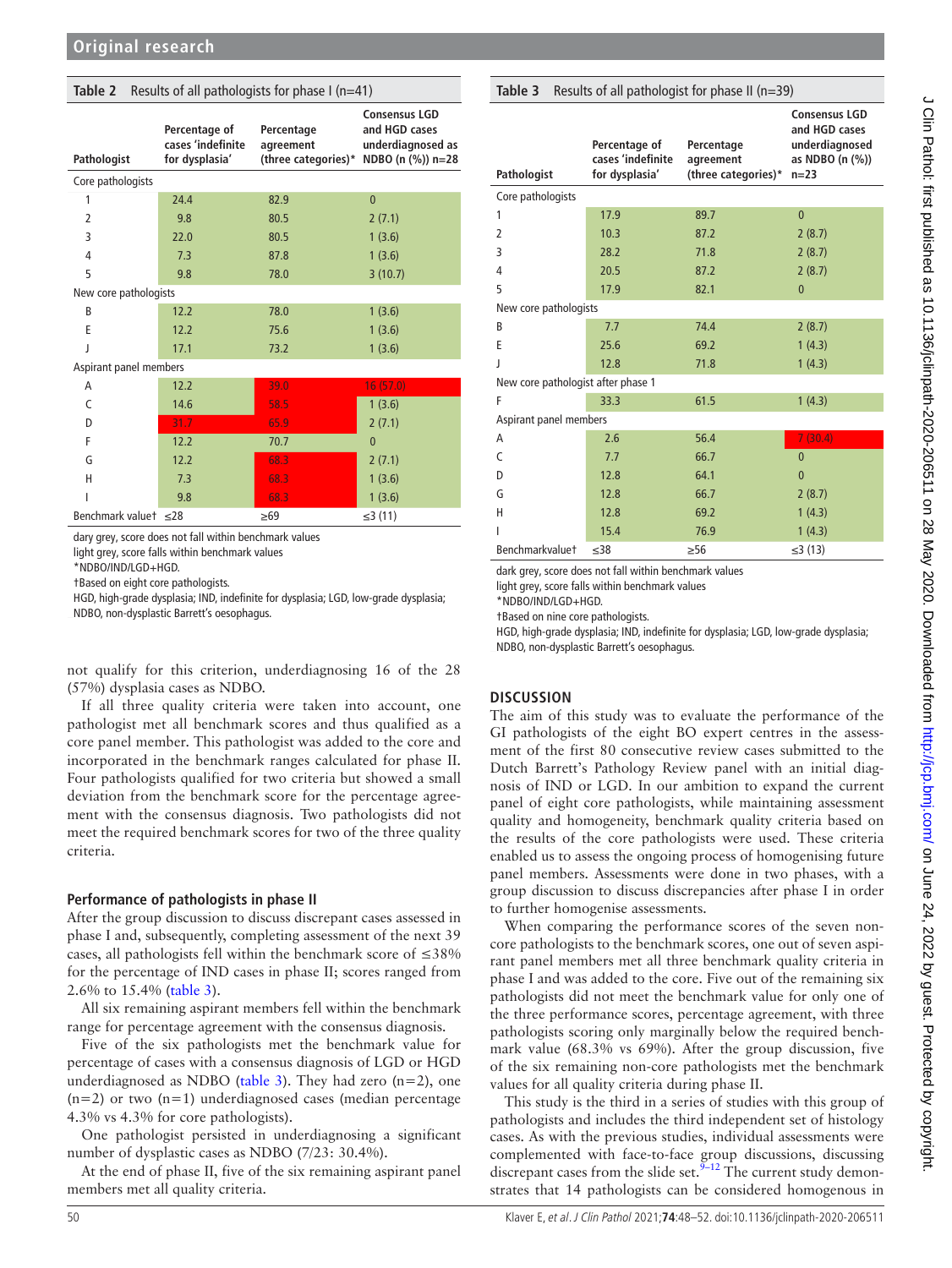their assessments, which implies that these 14 pathologists are interchangeable as panel members of the Dutch Barrett's Pathology Review panel.

In contrast to our earlier studies, we did not assess intraobserver agreement since the assessors only assessed all cases once. We decided not to use this variable as a benchmark quality criterion. Since kappa resembles the agreement percentage corrected for chance, kappa is influenced by the prevalence of the diagnosis and thus the variance over the different categories. Since the cases submitted for review by Dutch Barrett's Pathology Review panel mainly consisted of dysplastic cases the variance is low, leading to a high agreement by chance. This results in low kappas and is therefore not a reliable representation of the quality of the assessments.

Strengths of this study are the use of a digitalised case set of consecutive BO cases with IND/LGD submitted for review from all over the Netherlands. Therefore, this case selection reflects the daily workload of the Dutch Barrett's Pathology Review panel. This study builds on three earlier studies in which pathologists were trained through structured assessments and group discussions. All pathologists participating in this study come from the eight Barrett Expert Centers in the Netherlands and thus represent the full potential for histological reviews of the Dutch Barrett's Pathology Review panel.

A limitation is that slides come from different laboratories around the Netherlands. This may have affected slide interpretability, especially for pathologists that are relatively new to reviewing cases from outside their own centre. However, this reflects the reality of our review panel, which per definition will receive consultations from different pathology laboratories.

Another point worth mentioning is that we used the consensus diagnosis made by our five core pathologists as training reference for the other pathologists. This means that our approach aimed to homogenise the assessments of the panel's members. Our study set lacked follow-up information of the cases used and therefore we cannot prove that this homogenisation indeed improves outcomes. The consensus gold standard diagnosis in this study is based on five core pathologists who have extensive experience and an international reputation in the field of BO and have collaborated intensively in the Dutch Barrett advisory committee over the course of many years.  $9^{14}$  15 Moreover, their assessments have been validated by comparing their diagnosis to the histological outcome during follow-up in multiple studies, demonstrating their diagnoses to be predictive of progression risk. $1-3$  Based on aforementioned data, we assume that the consensus diagnosis of our five core pathologists is a justified reference for the remaining panellists and that homogenising our panel based on this reference will likely improve outcomes.

In the future, several important steps will be taken while the Dutch Barrett's Pathology Review panel proceeds.

A prediction model will be set up to establish how many pathologist's assessments are needed in order to obtain a reliable diagnosis. The algorithm will incorporate the performance score of the pathologist in previous assessments with the outcome of his or her review to decide how many additional pathologists will have to review that specific case in order to retrieve a consensus diagnosis with the same reliability as used in the current study. This will enable an efficient and equal distribution of the workload.

Online group discussions will be continued to discuss cases without a majority diagnosis. In addition, annual trainings will be held, and assessment of homogeneity of all panel members will be renewed periodically.

This slide set of the first 80 consecutive review cases will be used in an online training programme for other pathologists and pathology residents to improve the histopathological assessment of BO. This training module will be accredited and freely available. Information from all study sets and group discussions will be incorporated. Pathologists and residents with an interest in BO will be able to improve their skills and compare their performance to our panel.

A lot of time and effort has been put in the training sets, assessment of digital pathology, development of the quality criteria and the infrastructure of the platform. Other future panels can benefit from these steps we have taken. In systems where endoscopic surveillance for Barrett's patients is performed, there should be enough financial ability to run an expert panel since the panel will recoup its costs. Expert pathology will significantly improve the efficacy of Barrett surveillance by preventing unnecessary expensive endoscopies in patients with a low risk of progression and will also identify the subgroup with a truly increased risk of progression.

**Take home messages**

- ► Guidelines dictate expert review for a diagnosis of low-grade dysplasia in Barrett's oesophagus (BO).
- ► A web-based digital expert review panel has been set up in the Netherlands.
- ► Pathologists from Dutch BO expert centres have participated in structured assessments and group discussions to homogenise assessments.
- ► This study shows that the expert review panel could be expanded to a total of 14 panel members while maintaining assessment quality and homogeneity by using predefined benchmark quality criteria for histological assessment of biopsies with low-grade dysplasia.

#### **Author affiliations**

<sup>1</sup>Department of Gastroenterology and Hepatology, Amsterdam UMC - Locatie AMC, Amsterdam, The Netherlands

<sup>2</sup> Department of Pathology, Amsterdam UMC  $-$  Locatie AMC, Amsterdam, The **Netherlands** 

<sup>3</sup>Department of Pathology, Pathologie-DNA BV, Sint Antonius Hospital, Nieuwegein, The Netherlands

<sup>4</sup>Department of Pathology, UMC Utrecht, Utrecht, The Netherlands

<sup>5</sup>Department of Pathology, Symbiant BV, Alkmaar, The Netherlands

6 Department of Pathology, Erasmus Medical Center, Rotterdam, Zuid-Holland, The **Netherlands** 

<sup>7</sup>Department of Pathology, Stichting PAMM, Eindhoven, The Netherlands

8 Department of Pathology, UMCG, Groningen, The Netherlands

<sup>9</sup>Department of Pathology, Haga Hospital, Den Haag, The Netherlands

<sup>10</sup>Department of Pathology, Isala Klinieken, Zwolle, The Netherlands

<sup>11</sup>Department of Pathology, Pathan BV, Sint Franciscus Vlietland Groep, Rotterdam, The Netherlands

<sup>12</sup>Department of Cardiology, Amsterdam UMC – Locatie AMC, Amsterdam, The **Netherlands** 

#### **Handling editor** Dhirendra Govender.

**Contributors** The following author contributions were made: study concept and design: EK, MW, SM and JB. Acquisition of data: EK, MW, CS, GO, MV, FtK, KB, LB, MD, CH, AK, GKU, JL, GvL, FM, AO and SM. Analysis and interpretation of data: EK, MW, JT, JB and SM. Drafting of the manuscript: EK, MW, LD, RP, JT, JB and SM. Critical revision for important intellectual content and final approval of the manuscript: all authors. Study supervision: SM and JB.

**Funding** The authors have not declared a specific grant for this research from any funding agency in the public, commercial or not-for-profit sectors.

#### **Competing interests** None declared.

**Patient consent for publication** Not required.